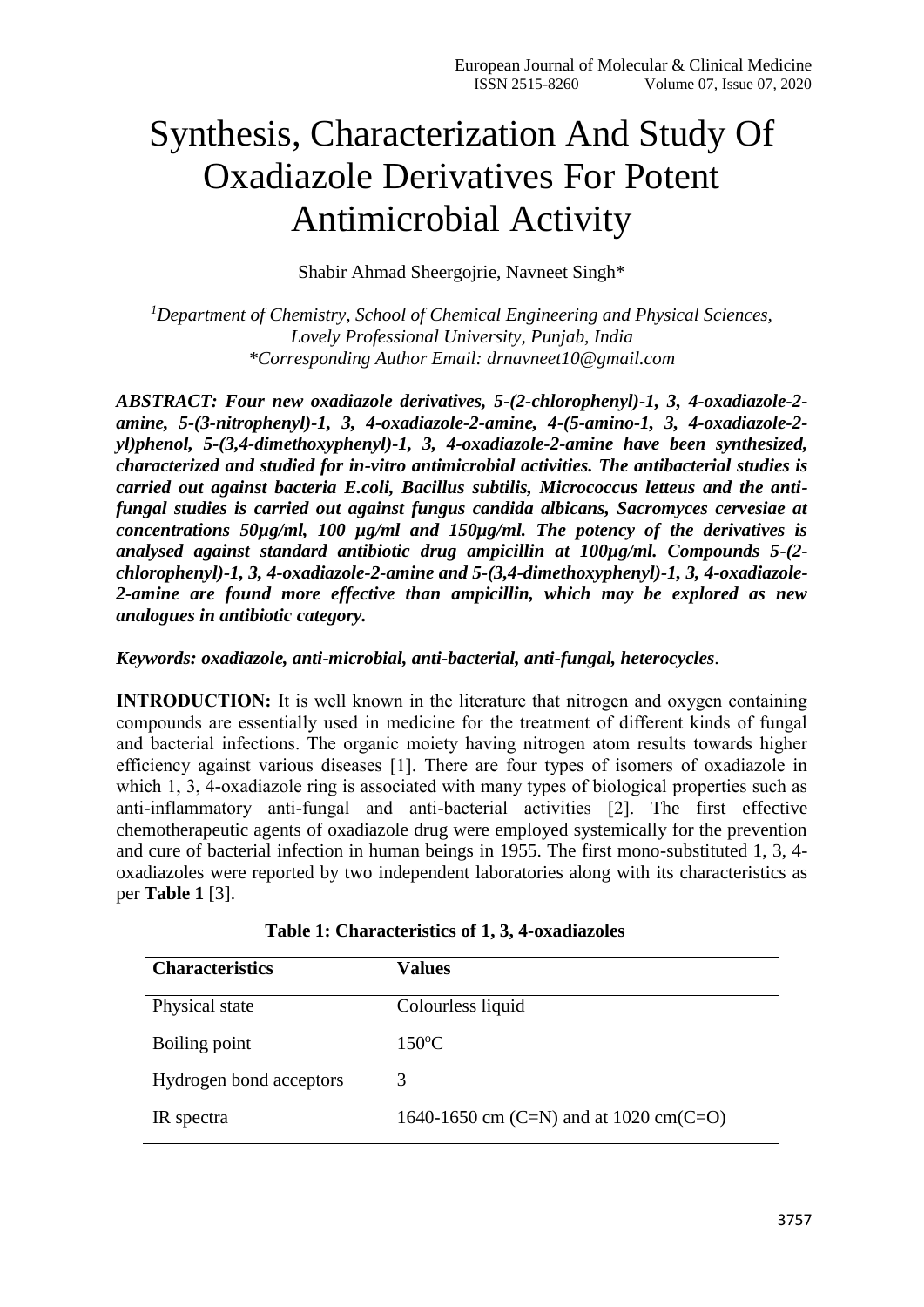The oxadiazole is important heterocyclic ring present in large number of biologically active molecules of different pharmacological classes. Oxdiazole derivtives containing the di hydro pyrimidine ring have been reported to demonstrate a wide range of pharmacological activities, which include antibacterial, antifungal, antitubercular, antimicrobial, analgesic and anti-hypersensitive activity [4]. The nitrogen and oxygen containing compounds like oxadiazoles are used in medicine for the treatment of gastric ulcer, cancer [5-6]. Literature review reveals that oxdizole derivatives possess a wide spectrum of antimicrobial profile like antibacterial activity against *Mycobacterium tuberculosis* [7-10], antibacterial and antifungal activities against *E.coli* and *Stayphyllococcus aureus*, *Aspergillus niger* and *Aspergillus oryzae* [11, 12], antibacterial and antimicrobial activities against *Stayphylococcus aureus, Bacillus subtilis* and *Pseudomonas aeruginosa, E.coli* [13], antibacterial and antifungal activities against *P.aeruginosa* and *C. albicans* [10], antimicrobial activity against *B.Subtilis* and *S. aureusķ* [14], antibacterial activity against *Escherichia coli*, *Pseudomonas aeruginosa*, *Staphylococcus epidermidis*, and *Staphylococcus aureus* [15], antimicrobial activities against *Staphylococcus aureus*, *Escherichia coli* and *Pseudomonas aeruginosa, Candida albicans, C. krusei* and *C. parapsilosis* [16]. Therefore it was decided to synthesize, characterize few oxadiazole derivatives and to check its anti-bacterial activity against *E.coli, Bacillus subtilis, Micrococcus letteus* and the anti-fungal activity against *Candida albicans, Sacromyces cervesiae* [17]*.*

**MATERIALS AND METHODS:** Melting points of the synthesized compounds were determined by open capillary and are uncorrected. The purity of the compounds was checked using TLC plates (glass) coated with silica gel. The developed chromatographic plates were visualized under iodine chamber. All the reaction were done by refluxing method and the identification of the synthesized compound were done by IR spectroscopy using KBr on Shimadzu FTIR model 8400 spectrophotometer and 1H NMR from Bruker Avance II 400 NMR spectrometer. The antimicrobial activity was carried out by disk diffusion test method [18].

## **EXPERIMENTAL WORK:**

**SCHEME 1:**



**Synthesis of 1-(2-chlorobenzylidene) semicarbazide, 1a**: A mixture of 0.1mol of semicarbazide hydrochloride, 0.2mol sodium acetate and 30ml distilled water were taken in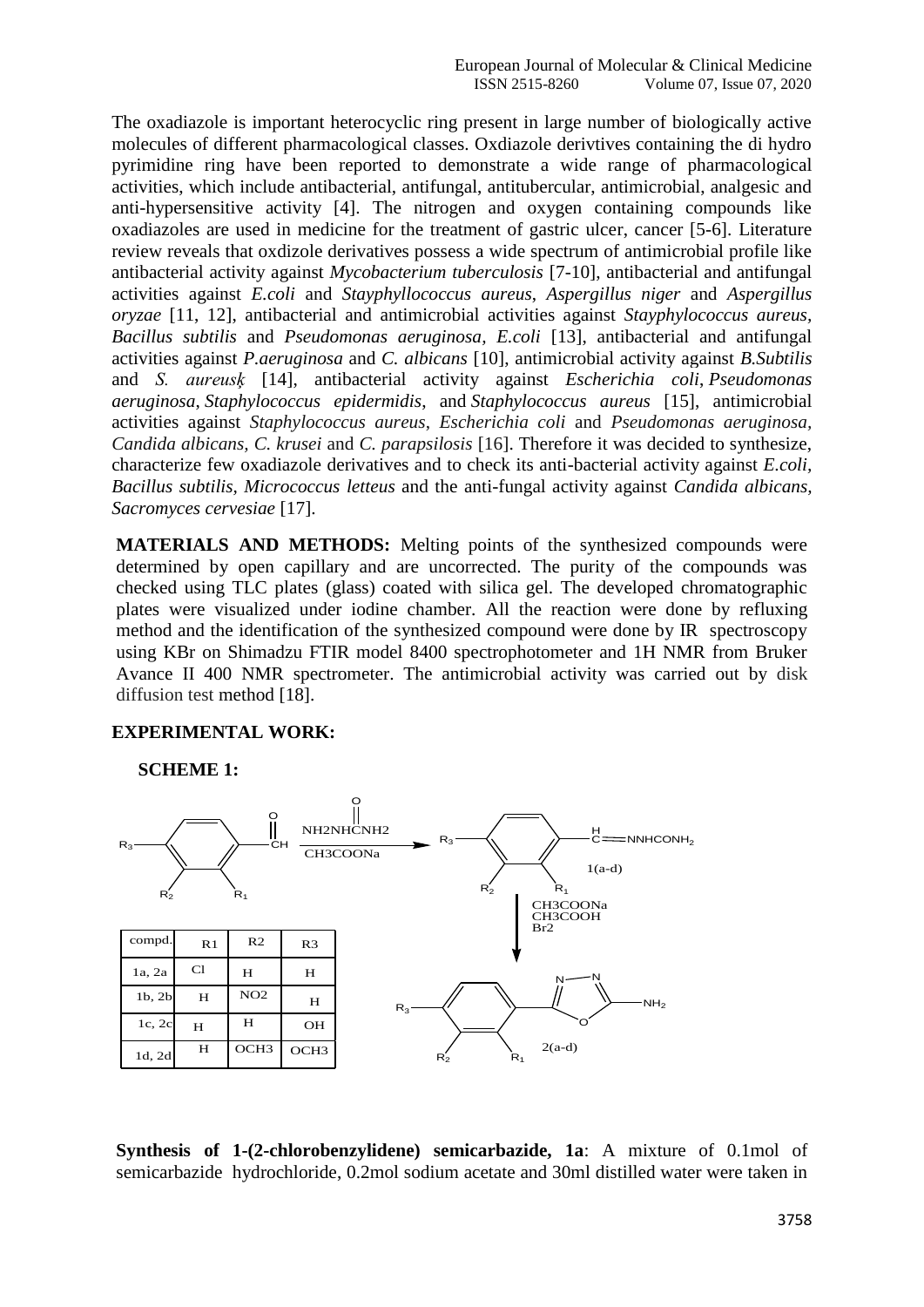RB flask followed by addition of mixture of 0.1mol of 2-chloro benzaldehyde and 20ml ethyl alcohol. This reaction mixture was stirred continuously for 1 hr, which resulted the formation of product. The product was further washed, dried and recrystallized with ethanol to give compd. 1a as per **SCHEME 1.** The yield analysis data is given in **TABLE 2. FT-IR (KBrvmax cm<sup>-1</sup>):** 3462 cm<sup>-1</sup> (NH<sub>2</sub>), 1687 cm<sup>-1</sup> (O=CNH<sub>2</sub>), 724 cm<sup>-1</sup> (Cl), 3195 cm<sup>-1</sup> (=CH).

**Synthesis of 5-(2-chlorophenyl)-1, 3, 4-oxadiazole-2-amine, 2a:** A mixture of 0.1mol of compd. 1a, 0.2mol of Sodium acetate and 30ml glacial acetic acid were taken into a RB flask. To this mixture a solution of 1.6ml bromine into 8ml glacial acetic acid was added with continuous stirring for 1hr. The product obtained in this process was washed, dried and recrystallize with ethanol to give compd. 2a as per **SCHEME 1.** The yield analysis data is given in **Table 2. FT-IR (KBrvmax cm<sup>-1</sup>):** 3460cm<sup>-1</sup> (NH<sub>2</sub>), 3157cm<sup>-1</sup> (=C-H), 1157cm<sup>-1</sup> (C-O-C),  $1658 \text{cm}^{-1}$  (C=C),  $734 \text{cm}^{-1}$  (Cl ortho position),  $2613 \text{cm}^{-1}$  (C=N),  $1707 \text{cm}^{-1}$  (N=C-NH2).**NMR (400 MHz, DMSO, ppm): δ** 6.5-7.00ppm (d, 2H, S, 2H, Ar-4H), **δ** 7.2-7.5ppm  $(s, 2H, NH<sub>2</sub>),$ 

**Synthesis of 1-(3-nitrobenzylidene) semicarbazide, 1b:** A mixture of 0.1mol of semicarbazide hydrochloride, 0.2mol sodium acetate and 30ml distilled water were taken in RB flask followed by addition of mixture of 0.1mol of 3-nitro benzaldehyde and 20ml ethyl alcohol. This reaction mixture was stirred continuously for 1 hr, which resulted the formation of product. The product was further washed, dried and recrystallized with ethanol to give compd. 1b as per **SCHEME 1.** The yield analysis data is given in **Table 2. FT-IR (KBrvmax cm<sup>-1</sup>):**: 3458 cm<sup>-1</sup> (NH<sub>2</sub>), 1708 cm<sup>-1</sup> (O=CNH<sub>2</sub>), 729 cm<sup>-1</sup> (NO<sub>2</sub>), 3230 cm<sup>-1</sup>  $(=CH).$ 

**Synthesis of 5-(3-nitrophenyl)-1, 3, 4-oxadiazole-2-amine, 2b :** A mixture of 0.1mol of compd. 1b, 0.2mol of Sodium acetate and 30ml glacial acetic acid were taken into a RB flask. To this mixture a solution of 1.6ml bromine into 8ml glacial acetic acid was added with continuous stirring for 1 hr. The product obtained in this process was washed, dried and recrystallize with ethanol to give compd. 2b as per **SCHEME 1.** The yield analysis data is given in **Table 2. FT-IR (KBrvmax cm<sup>-1</sup>)**: 3462cm<sup>-1</sup> (NH<sub>2</sub>), 3165cm<sup>-1</sup> (=C-H), 1710cm<sup>-1</sup> (N=C-NH<sub>2</sub>), 1141cm<sup>-1</sup> (C-O-C), 2820cm<sup>-1</sup> (C=N), 725cm<sup>-1</sup> (NO<sub>2</sub> meta aubstituted). **NMR (400 MHz, DMSO, ppm): δ** 6.5-8.4ppm, (d, 2H, s, 2H Ar-4H), **δ** 8.5-10.8ppm (s, 2H,  $NH<sub>2</sub>$ ).

**Synthesis of 1-(4-hydroxybenzylidene) semicarbazide, 1c:** A mixture of 0.1mol of semicarbazide hydrochloride, 0.2mol sodium acetate and 30ml distilled water were taken in RB flask followed by addition of mixture of 0.1mol of parahydroxy benzaldehyde and 20ml ethyl alcohol. This reaction mixture was stirred continuously for 1 hr, which resulted the formation of product. The product was further washed, dried and recrystallized with ethanol to give compd. 1c as per **SCHEME 1.** The yield analysis data is given in **Table 2. FT-IR (KBrvmax cm<sup>-1</sup>):** 3471 cm<sup>-1</sup> (NH<sub>2</sub>), 1687 cm<sup>-1</sup> (C=NH<sub>2</sub>), 823 cm<sup>-1</sup> (OH), 3244 cm<sup>-1</sup> (=CH).

**Synthesis of 4-(5-amino-1, 3, 4-oxadiazol-2-yl)phenol, 2c :** A mixture of 0.1mol of compd. 1c, 0.2mol of Sodium acetate and 30ml glacial acetic acid were taken into a RB flask. To this mixture a solution of 1.6ml bromine into 8ml glacial acetic acid was added with continuous stirring for 1 hr. The product obtained in this process was washed, dried and recrystallize with ethanol to give compd. 2c as per **SCHEME 1.** The yield analysis data is given in **Table 2. FT-IR (KBrvmax cm<sup>-1</sup>):** 3481cm<sup>-1</sup> (NH<sub>2</sub>), 3254cm<sup>-1</sup> (=C-H), 1685cm<sup>-1</sup> (N=C-NH<sub>2</sub>), 1051cm<sup>-1</sup> (C-O-C), 1685cm<sup>-1</sup> (C=C), 2609cm<sup>-1</sup> (C=N), 825cm<sup>-1</sup> (OH para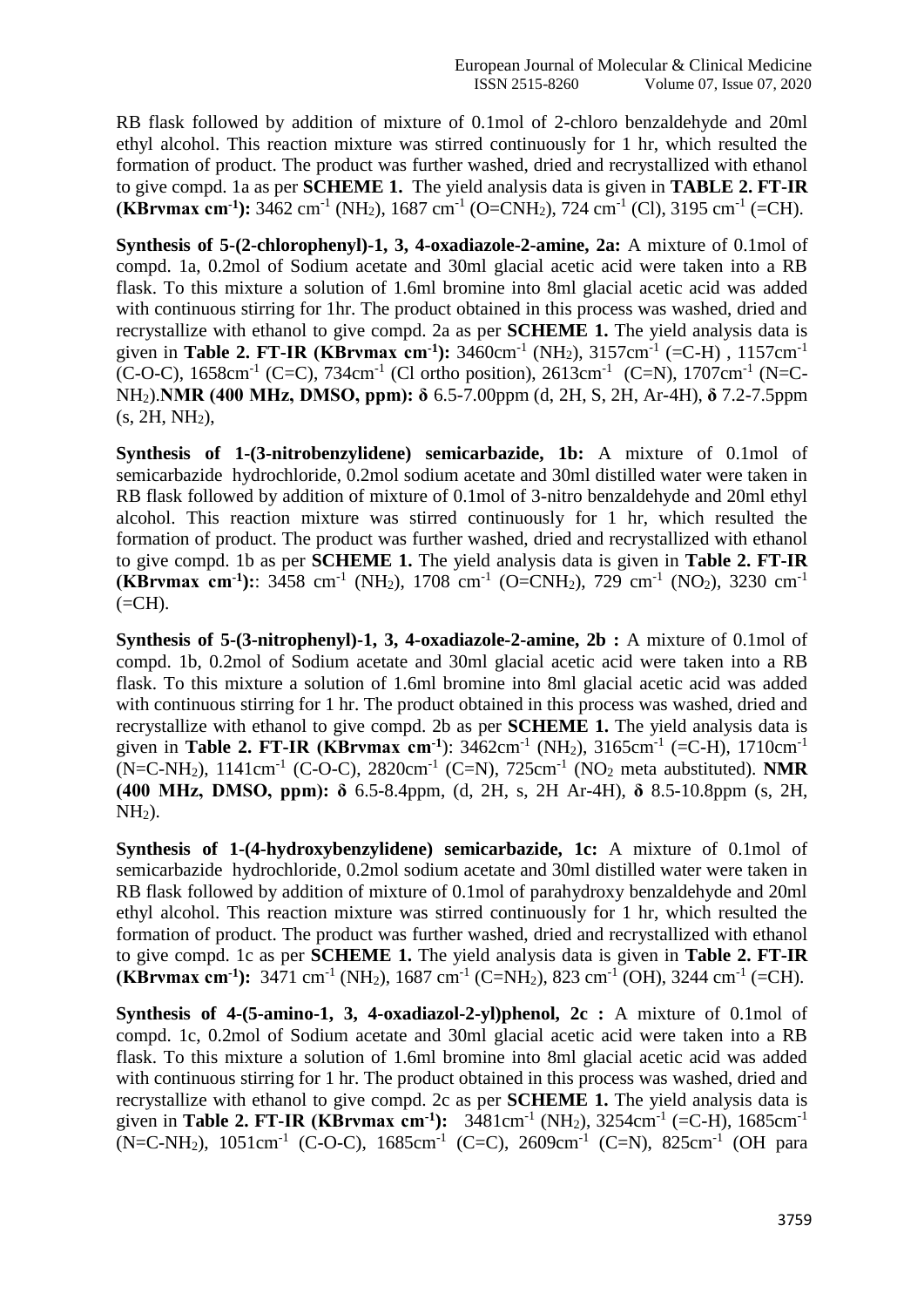substituted). **NMR (400 MHz, DMSO): δ** 6.3-7.9ppm (d, 4H, Ar-H), **δ** 8.4-10.2ppm (s, 2H, NH2), **δ** 2.5ppm (s, 1H, OH).

**Synthesis of 1-(3,4-dimethoxybenzylidene)semicarbazide, 1d:** A mixture of 0.1mol of semicarbazide hydrochloride, 0.2mol sodium acetate and 30ml distilled water were taken in RB flask followed by addition of mixture of 0.1mol of 3,4 dimethoxy benzaldehyde and 20ml ethyl alcohol. This reaction mixture was stirred continuously for 1 hr, which resulted the formation of product. The product was further washed, dried and recrystallized with ethanol to give compd. 1d as per **SCHEME 1.** The yield analysis data is given in **Table 2. FT-IR (KBrvmax cm<sup>-1</sup>):** 3470 cm<sup>-1</sup> (NH<sub>2</sub>), 3161 cm<sup>-1</sup> (=CH), 1163 cm<sup>-1</sup> (OCH<sub>3</sub>), 1691 cm<sup>-1</sup>  $^{1}$  (O=CNH<sub>2</sub>).

**Synthesis of 5-(3, 4-dimethoxyphenyl)-1, 3, 4-oxadiazole-2-amine, 2d**: A mixture of 0.1mol of compd. 1d, 0.2mol of Sodium acetate and 30ml glacial acetic acid were taken into a RB flask. To this mixture a solution of 1.6ml bromine into 8ml glacial acetic acid was added with continuous stirring for 1 hr. The product obtained in this process was washed, dried and recrystallize with ethanol to give compd. 2d as per **SCHEME 1.** The yield analysis data is given in **Table 2. FT-IR (KBrvmax cm<sup>-1</sup>):** 3468 cm<sup>-1</sup>(NH<sub>2</sub>), 3192cm<sup>-</sup> <sup>1</sup>(=CH), 1678cm<sup>-1</sup>(N=C-NH<sub>2</sub>), 1166cm<sup>-1</sup>(C-O-C), 1136cm<sup>-1</sup> (OCH<sub>3</sub>). **NMR (400 MHz, DMSO, ppm**): δ 6.8-7.5ppm (d, 2H, S, 1H Ar-3H), δ 7.5-10.4ppm (s, 2H, NH<sub>2</sub>), δ 3.6-6.5ppm, (s, 3H, OCH3).

| Compound       | <b>Molecular</b><br>formula | <b>Recrystallization</b> Yield (%)<br>solvent |      | m.p. $(^{\circ}C)$ | $R_f$ |
|----------------|-----------------------------|-----------------------------------------------|------|--------------------|-------|
| 1a             | $C_8H_8N_3OCl$              | Ethanol                                       | 88.5 | 215                | 0.87  |
| 1 <sub>b</sub> | $C_8H_8N_4O_3$              | Ethanol                                       | 92.5 | 115                | 0.86  |
| 1c             | $C_8H_9N_3O_2$              | Ethanol                                       | 97.0 | 115                | 0.88  |
| 1 <sub>d</sub> | $C_{10}H_{13}N_3O_3$        | Ethanol                                       | 89.0 | 58                 | 0.93  |
| 2a             | $C_8H_6N_3OCl$              | Ethanol                                       | 61.0 | 110                | 0.91  |
| 2 <sub>b</sub> | $C_8H_6N_4O_3$              | Ethanol                                       | 58.6 | 210                | 0.93  |
| 2c             | $C_8H_7N_3O_2$              | Ethanol                                       | 96.0 | 160                | 0.86  |
| 2d             | $C_{10}H_{11}N_3O_3$        | Ethanol                                       | 92.0 | 40                 | 0.83  |

|  |  | Table 2: Yield analysis of synthesized compounds 2(a-d) |  |
|--|--|---------------------------------------------------------|--|
|  |  |                                                         |  |

## **ANTIMICROBIAL ACTIVITY:**

**Procedure for preparing anti-bacterial and anti-fungal strains**: 0.78 grams ampules present in powder form (nutrient broth) is dissolved in 60ml water and divided in two test tubes. Both test tubes were autoclaved for one hour. Inoculation (addition of pure culture) was done in one test tube in laminar for 5-10min. and other was used as control. Both test tubes were kept in incubator for 24hrs at  $37^{\circ}$ C. The growth of strains was checked with control test tube. The test tube with strain was found in different phases, while control test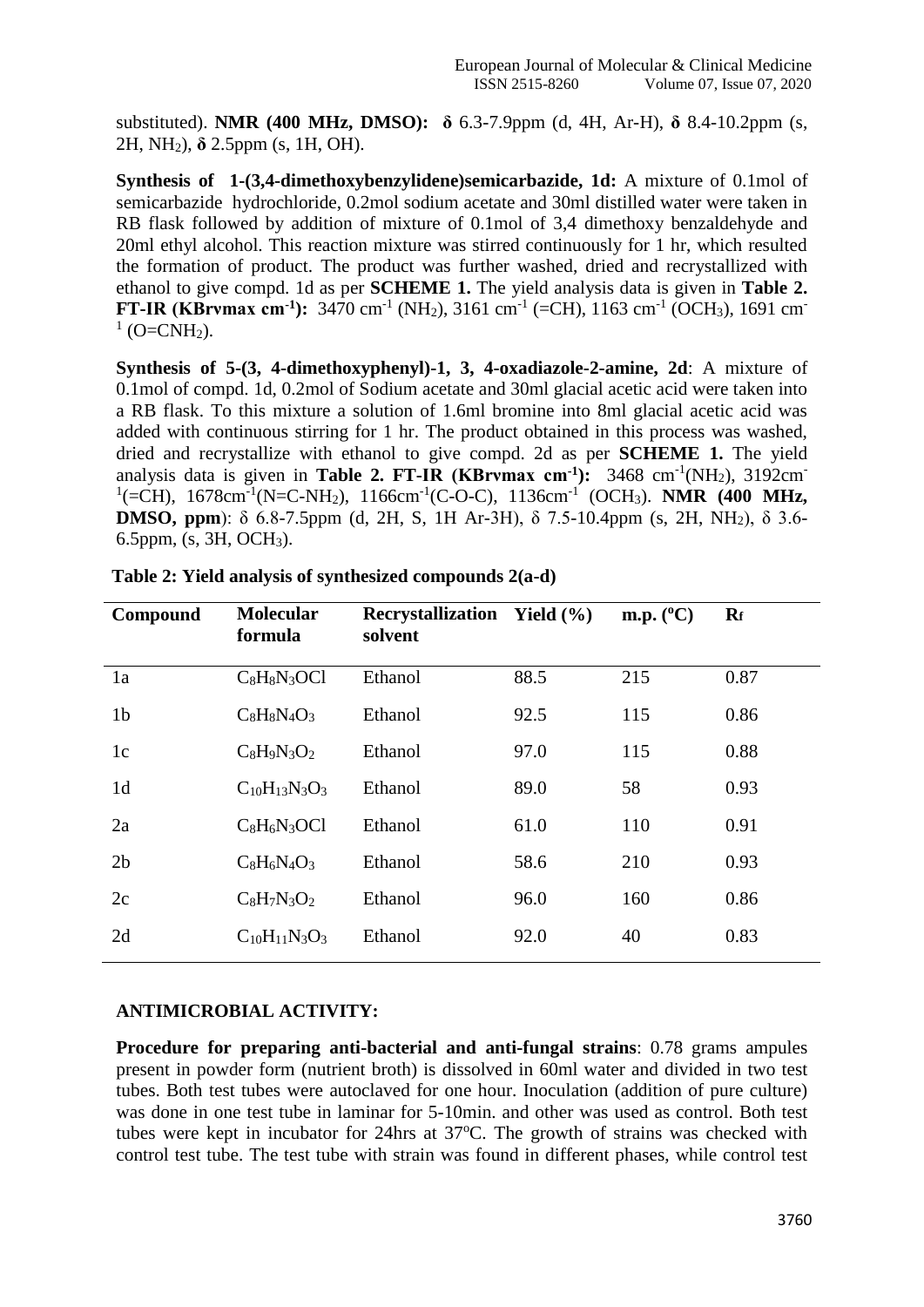tube was found in similar phase. 0.5ml anti-bacterial or anti-fungal strain was used for each petri plate.

Different strains such as anti-bacterial like *Bacillus subtilis, E.coli, Micrococcus Letteus* and antifungal like *Candida albicans, Sacromyces cervesiae* were used for antimicrobial activities.

2.8gm of nutrient agar powder, 3gms of agar agar powder and 100 ml water were taken in 250ml conical flask and mixed vigorously for anti-bacterial strain. This mixture along with well dried petri plate was autoclaved for 1hr. The same process was repeated with 5.6grm yped agar powder, 3gms of agar agar powder and 100ml water for anti-fungal strain. Thereafter, the mixture from conical flask was spread onto petri plates with the help of spreader and kept for 5min., the whole process was carried out in laminar. Already prepared anti-bacterial or anti-fungal strain was introduced in this petri plate.

Each compound was dissolved in DMSO at  $50\mu\text{g/ml}$ ,  $100\mu\text{g/ml}$  and  $150\mu\text{g/ml}$  and one filter paper disc was added in each solution and kept for 2hrs. Antibiotic ampicillin (Control) was dissolved in DMSO at 100µg/ml and one filter paper disc was added in it. These discs were administered in petri plate one for control and three for tests. The petri plate was covered with the help of paraffin and kept in incubator for 24hrs. Thereafter, the antimicrobial activity was analysed in term of zone of inhibition in millimetre.

**Anti-bacterial activity against** *E. coli***:** The compounds 2(a-d) were tested at three different concentrations- 50µg/ml, 100µg/ml and 150µg/ml along with antibiotic ampicillin at 100µg/ml against E. coli. All four synthesized compounds were found active as shown in **Fig. 2** and data for zone of inhibition is given in **Table 3.**



**FIG. 2: Antibacterial activity result of compounds. 2(a-d) against the bacteria** *E. coli*

**Anti-bacterial activity against** *Bacillus subtilis***:** The compounds 2(a-d) were tested at three different concentrations- 50µg/ml, 100µg/ml and 150µg/ml along with antibiotic ampicillin at 100µg/ml against *Bacillus subtilis*. All four compounds were found active as shown in **Fig. 3** and data for zone of inhibition is given in **Table 3.**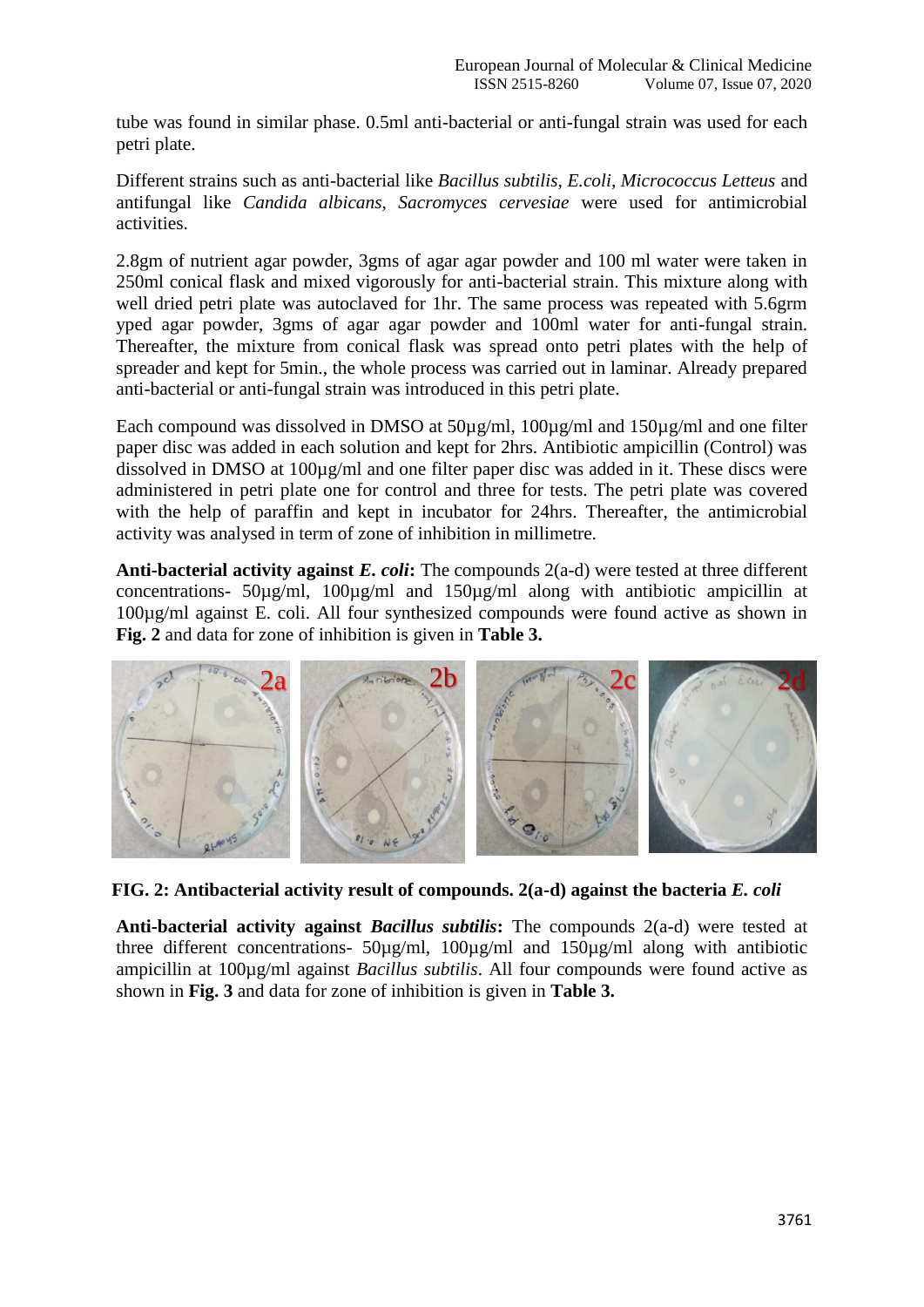European Journal of Molecular & Clinical Medicine<br>ISSN 2515-8260 Volume 07, Issue 07, 2020 Volume 07, Issue 07, 2020



**FIG. 3: Antibacterial activity result of compounds 2(a-d) against the bacteria**  *Bacillus subtilis*

**Anti-bacterial activity against** *Micrococcus luteus***:** The compounds 2(a-d) were tested at three different concentrations- 50µg/ml, 100µg/ml and 150µg/ml along with antibiotic ampicillin at 100µg/ml against *Micrococcus luteus*. All four synthesized compounds



**FIG. 4: Antibacterial activity result of compounds 2(a-d) against the bacteria**  *Micrococcus Letteus*

were not found active as shown in **Fig. 4** and the data for zone of inhibition is given in **Table 3.**

| Table 3: Antibacterial activity of synthesized compounds 2(a-d) |  |  |  |
|-----------------------------------------------------------------|--|--|--|
|-----------------------------------------------------------------|--|--|--|

| Compound       | $(\mu g/ml)$ | Concentration Zone of inhibition (mm) |    |                                             |  |
|----------------|--------------|---------------------------------------|----|---------------------------------------------|--|
|                |              | E.coli                                |    | <b>Bacillus subtilis Micrococcus lettus</b> |  |
| 2a             | 50           | 05                                    | 04 | 00                                          |  |
|                | 100          | 07                                    | 03 | 00                                          |  |
|                | 150          | 08                                    | 02 | 00                                          |  |
| 2 <sub>b</sub> | 50           | 04                                    | 04 | 02                                          |  |
|                | 100          | 03                                    | 06 | 03                                          |  |
|                | 150          | 02                                    | 05 | 04                                          |  |
| 2c             | 50           | 04                                    | 05 | 04                                          |  |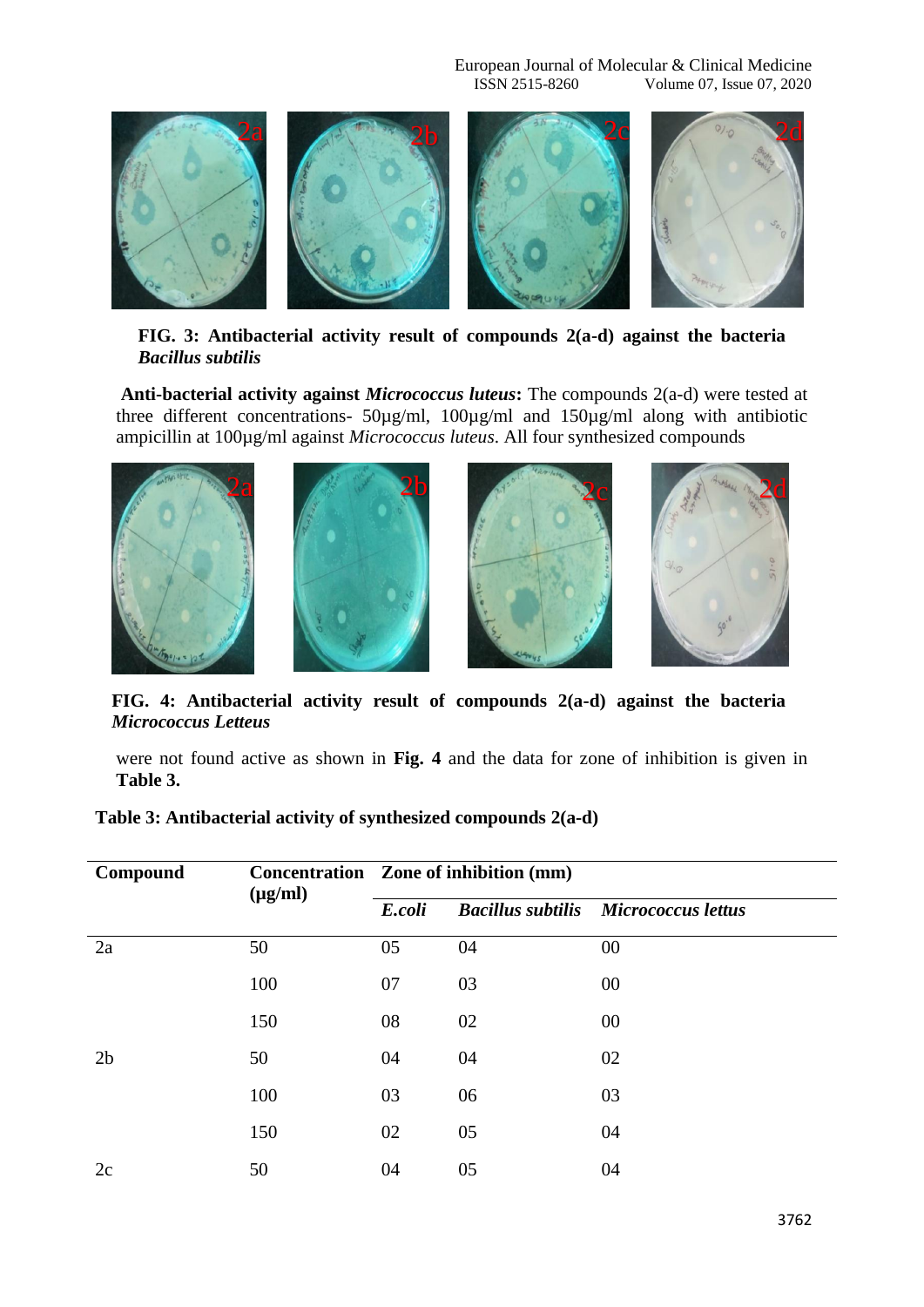|                          |          |      | ISSN 2515-8260 | European Journal of Molecular & Clinical Medicine<br>Volume 07, Issue 07, 2020 |
|--------------------------|----------|------|----------------|--------------------------------------------------------------------------------|
|                          | $2a^{0}$ | 06   | $2b^{04}$      | 08                                                                             |
|                          | 150      | 03   | 06             | 02                                                                             |
| 2d                       | 50       | 05   | 06             | 05                                                                             |
|                          | 100      | 07   | 08             | 08                                                                             |
|                          | 150      | 06   | 05             | 06                                                                             |
| Standard<br>(Ampicillin) | 100      | 5.12 | 5.0            | 5.0                                                                            |

**Anti-fungal activity against** *Candida albicans***:** The compounds 2(a-d) were tested at three different concentrations-  $50\mu\text{g/ml}$ ,  $100\mu\text{g/ml}$  and  $150\mu\text{g/ml}$  along with antibiotic ampicillin at 100µg/ml against *Candida albicans*. All four synthesized compounds were not found active as shown in **Fig. 5** and data for zone of inhibition is given in **Table 4.**



**Fig. 5: Antifungal activity result of compounds (2a-d) against fungi** *candida albicans***.**

**Anti-fungal activity against** *Saccharomyces cerevisiae***:** The compounds 2(a-d) were tested at three different concentrations- 50µg/ml, 100µg/ml and 150µg/ml along with antibiotic ampicillin at 100µg/ml against *Saccharomyces cerevisiae*. All four

![](_page_6_Picture_5.jpeg)

![](_page_6_Picture_6.jpeg)

![](_page_6_Picture_7.jpeg)

![](_page_6_Picture_8.jpeg)

**Fig. 6: Antifungal activity result of compounds (2a-d) against fungi S***acromyces cervesicae*

compounds were not found active as shown in **Fig. 6** and data for zone of inhibition is given in **Table 4**.

**Table 4: Antifungal activity of synthesized compounds 2(a-d)**

| <b>Compound</b> | Concentration $(\mu g/ml)$ | <b>Zone of inhibition (mm)</b> |                      |
|-----------------|----------------------------|--------------------------------|----------------------|
|                 |                            | Candida albicans               | Sacromyces cervesiae |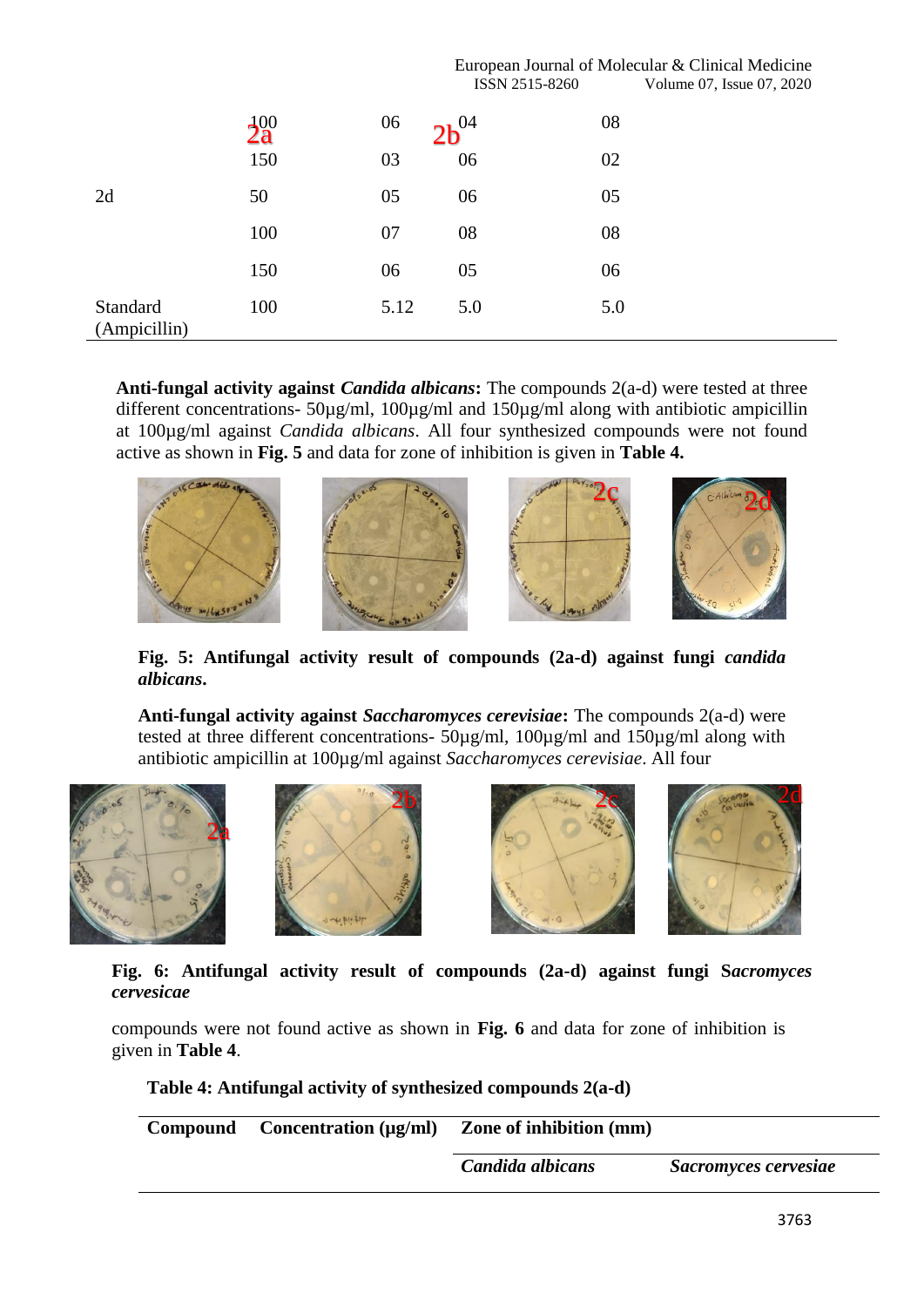|               |                 | <b>12214 7217-0700</b> | v olume $07$ , issue $07$ , $2020$ |
|---------------|-----------------|------------------------|------------------------------------|
| 2a            | $\overline{50}$ | $\overline{05}$        | $\overline{01}$                    |
|               | $100\,$         | 03                     | 02                                 |
|               | $150\,$         | 04                     | $03\,$                             |
| $2\mathsf{b}$ | $50\,$          | $02\,$                 | $0 \\ 1$                           |
|               | $100\,$         | 04                     | $02\,$                             |
|               | 150             | $03\,$                 | $02\,$                             |
| $2\mathrm{c}$ | $50\,$          | 03                     | 01                                 |
|               | $100\,$         | 04                     | $0 \\ 1$                           |
|               | 150             | 03                     | $03\,$                             |
| $2\mathrm{d}$ | $50\,$          | $00\,$                 | $0 \\ 1$                           |
|               | $100\,$         | 01                     | $02\,$                             |
|               | 150             | $0 \\ 1$               | $02\,$                             |
| Standard      | $100\,$         | 05                     | 04                                 |
| (Ampicillin)  |                 |                        |                                    |

**DISCUSSION:** The comparative graphical analysis of antimicrobial activities gives more clarity about the impact of synthesized compounds for in-vitro studies against bacterial and fungal species. The analysis has been discussed through **Figures 7-11.**

The antibacterial activity of synthesized compounds 2(a-d) and standard drugs Ampicillin against *E. coli* is shown by **Fig. 7.** Ampicillin at 100µg/ml gives inhibition zone at 5mm while synthesized compounds 2a, 2c and 2d give 7mm, 6mm and 7mm respectively which evolves better antibacterial agents. While at 50 µg/ml Ampicillin gives inhibition zone at 5mm and synthesized compounds 2a and 2d give 5mm and 5mm respectively which evolves poor antibacterial agents. At 150µg/ml the Ampicillin shows zone of inhibition at 5mm and synthesized compounds 2a and 2d give 8mm and 6mm respectively which evolves better antibacterial agents.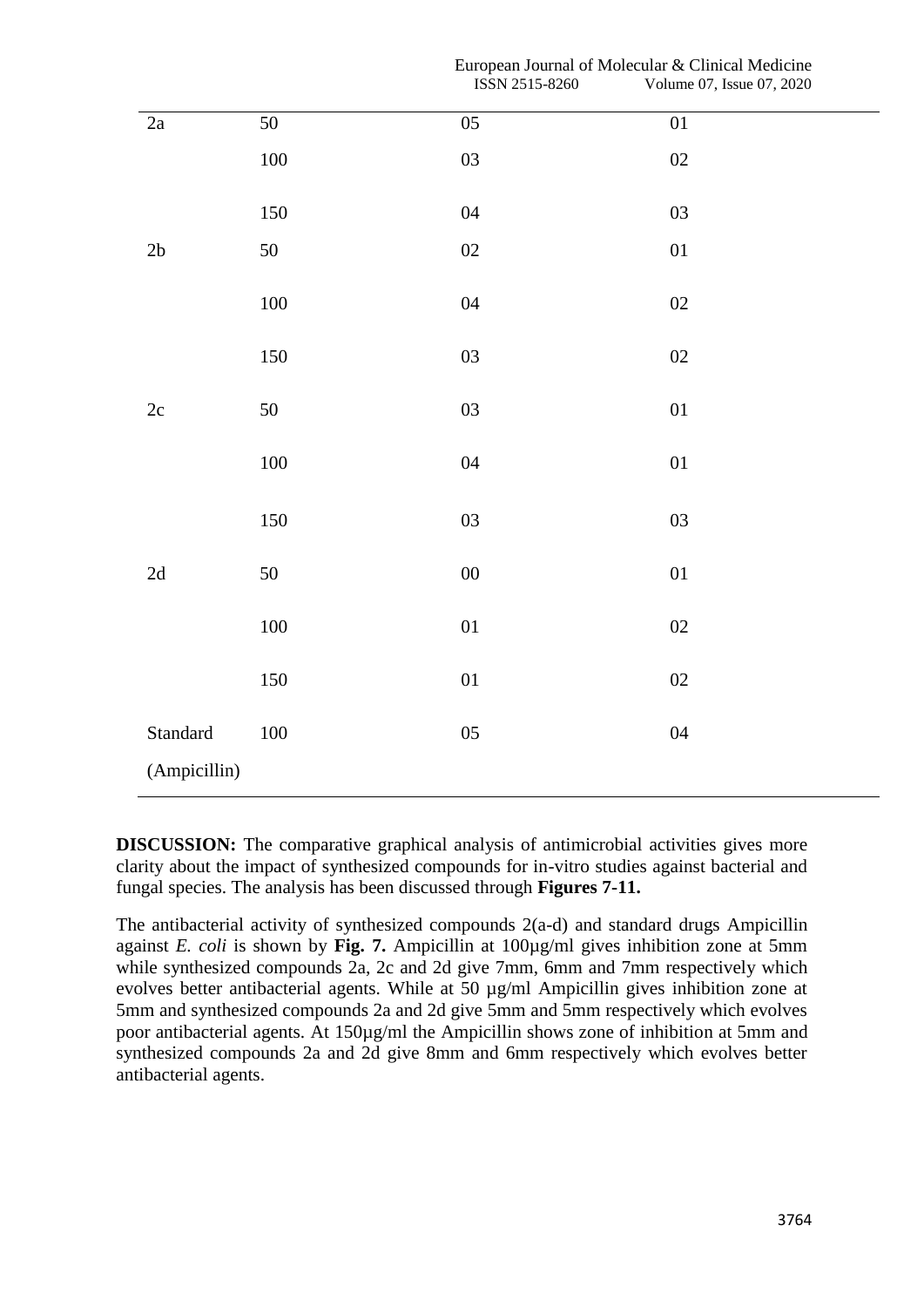![](_page_8_Figure_1.jpeg)

**Fig.7: Comparative antibacterial activity of compounds 2(a-d) on E***. coli*

The antibacterial activity of synthesized compounds 2a-d and standard drugs Ampicillin against *Bacillus subtilis* is shown by **Fig. 8.** Ampicillin at 50 µg/ml gives inhibition zone at 5mm while synthesized compounds 2a, 2b, 2c and 2d give 4mm, 4mm, 5mm and 6mm respectively which evolve better antibacterial agents. At 100µg/ml Ampicillin shows zone of inhibition 5mm and synthesized compounds 2a and 2d give 6mm and 8mm respectively which evolves better antibacterial agents and At 150 µg/ml Ampicillin shows zone of inhibition at 5mm and synthesized compounds 2b, 2c and 2d give 5mm, 6mm, and 5mm respectively which evolve better antibacterial agents.

![](_page_8_Figure_4.jpeg)

**Fig. 8: Comparative antibacterial activity of compounds 2(a-d) on** *Bacillus subtilis*

The antibacterial activity of synthesized compounds 2a-d and standard drugs Ampicillin against *Micrococcus letteus* is shown by **Fig. 9.** Ampicillin at 50 µg/ml gives inhibition zone at 5mm while synthesized compounds 2c and 2d give 4mm and 5mm respectively which evolve poor antibacterial agents. . At 100µg/ml Ampicillin shows zone of inhibition 5mm and synthesized compounds 2c and 2d give 8mm and 8mm respectively which evolve better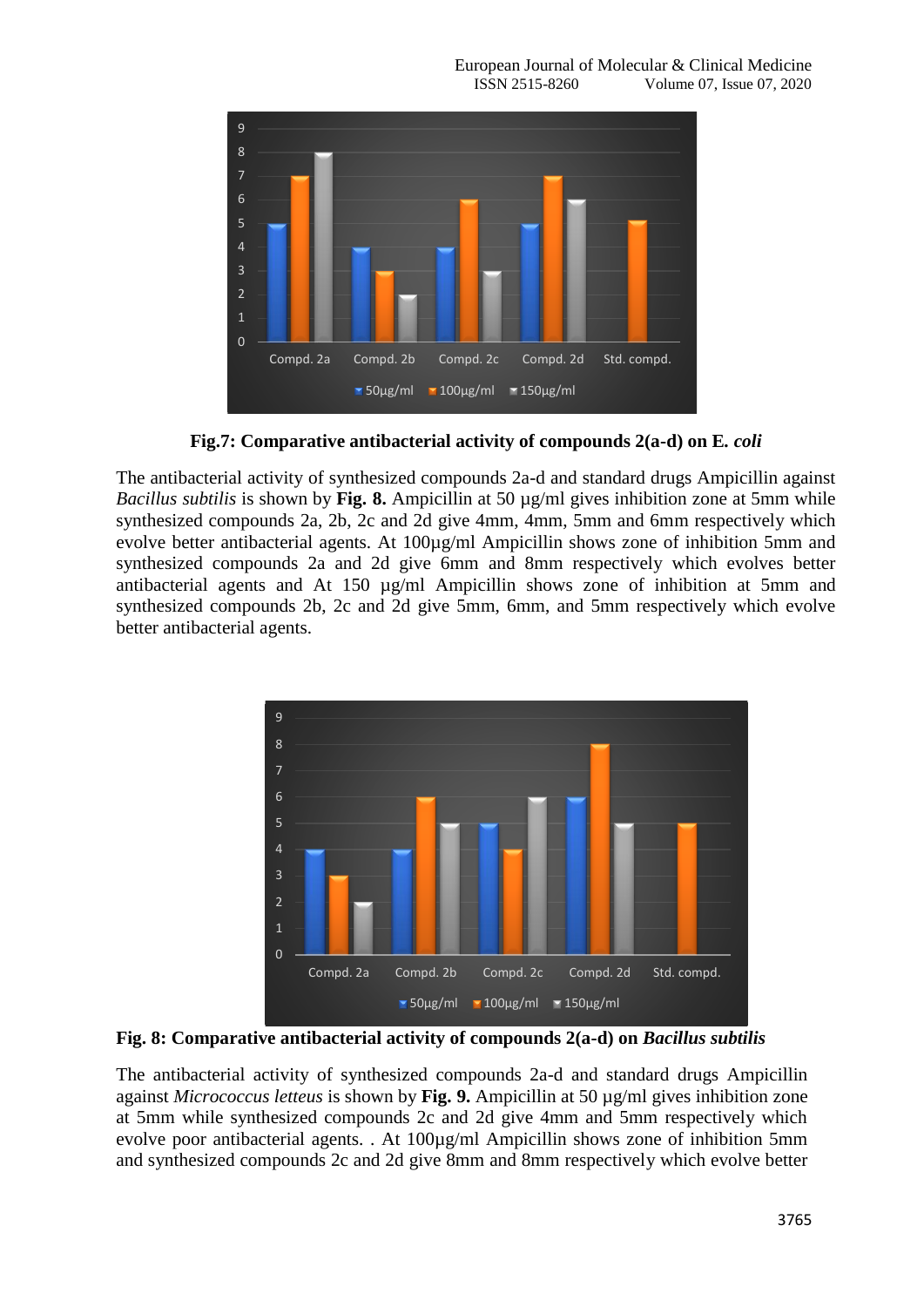antibacterial agents and At 150 µg/ml Ampicillin shows zone of inhibition at 5mm and synthesized compounds 2b and 2d are poor antibacterial agents.

![](_page_9_Figure_2.jpeg)

**Fig.9: Comparative antibacterial activity of compounds 2(a-d) against M***icrococcus letteus*

The antifungal activity of synthesized compounds 2(a-d) and standard drugs Ampicillin against *Candida albicans* is shown by **Fig. 10.** Ampicillin at 50 µg/ml gives inhibition zone at 5mm while synthesized compounds 2a give 5mm and at 100µg/ml Ampicillin shows zone of inhibition 5mm and synthesized compounds 2b, 2c give 4mm, 4mm and at 150 µg/ml Ampicillin shows zone of inhibition at 5mm and synthesized compounds 2a give 4mm respectively evolve better antifungal agents.

![](_page_9_Figure_5.jpeg)

![](_page_9_Figure_6.jpeg)

The antifungal activity of compounds 2(a-d) and standard drugs Ampicillin against *Sacromyces cervesiae* is shown by **Fig. 11.** Ampicillin at 50 µg/ml gives inhibition zone at 4mm while synthesized compounds 2a, 2b, 2c, and 2d give 1mm, 1mm, 1mm, and 1mm and at 100µg/ml Ampicillin shows zone of inhibition 4mm and synthesized compounds 2a, 2b, 2c, and 2d give 2mm, 2mm, 1mm, and 2mm and at 150 µg/ml Ampicillin shows zone of inhibition at 4mm and synthesized compounds 2a and 2c give 3mm and 3mm respectively evolve better antifungal agents.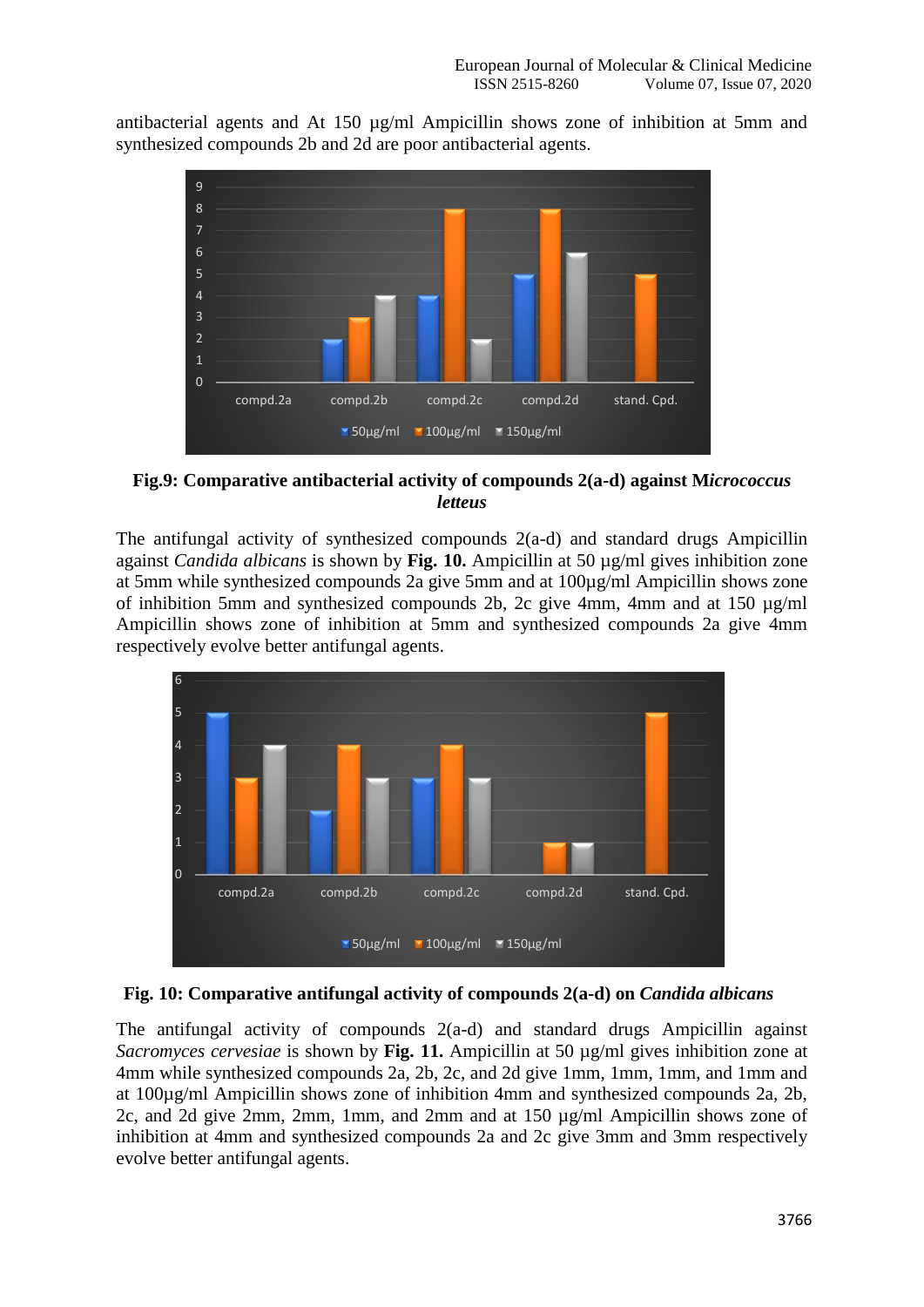![](_page_10_Figure_1.jpeg)

**Fig.11: Comparative antifungal activity of compounds 2(a-d) on** *Sacromyces cervesiae*

**RESULT:** The synthesized compounds 2(a-d) gave comparatively more yield and require less time to complete the reaction. In the present study, all synthesized compounds showed moderate Antimicrobial activities. The synthesized compounds 5-(2-chlorophenyl)-1, 3, 4 oxadiazole-2-amine, 2a and 5-(3,4-dimethoxyphenyl)-1, 3, 4-oxadiazole-2-amine, 2d showed good anti-bacterial as well as anti-fungal activities in terms of zone of inhibition in mm. The newly synthesized oxadiazole derivatives had good anti-bacterial and anti-fungal activities and might be used for the development of new drugs and for the treatment of bacterial and fungal diseases.

**ACKNOWLEDGMENT:** The authors are very grateful to Lovely Professional University for providing research facilities and Punjab University, Chandigarh for spectral analysis.

**CONFLICT OF INTEREST:** The authors declare no conflict of interest.

## **REFERENCES:**

1. Sun J, Makawana JA and Zhu HL: 1, 3, 4-Oxadiazole Derivatives as Potential Biological Agents. Mini-Reviews in Medicinal Chemistry 2013; 13(12): 1725-1743.

2. Sahin G, Palaska E, Ekizoglu M and Ozalp M: Synthesis and antimicrobial activity of some 1, 3, 4-oxadiazole derivatives. Farmaco 2002; 57(7): 539-542.

3. Grewal AS, and Redhu S: Synthesis, antibacterial and antifungal activity of 2, 5 disubstituted-1, 3, 4-oxadiazole derivatives. International Journal of Pharm Tech Research 2014; 6(7): 2015-2021.

4. Mishra MK, Gupta AK, Negi S and Bhatt M: Synthesis of some new oxadiazole with antimicrobial. International Journal of Pharma Sciences and Research 2010; 1(3): 172- 177.

5. Mukherjee, R. (2020). Electrical, thermal and elastic properties of methylammonium lead bromide single crystal. Bulletin of Materials Science, *43*(1), 1-5.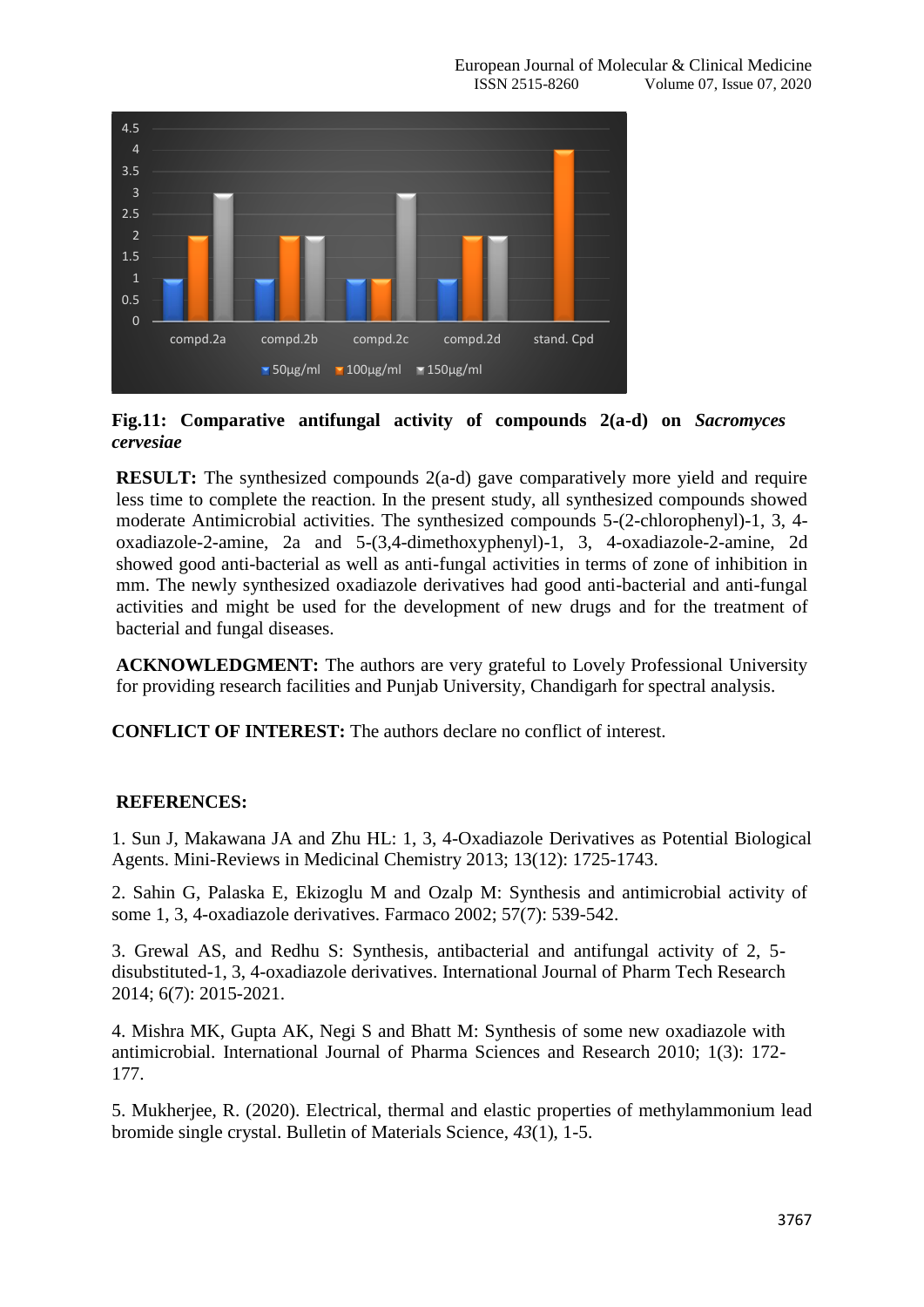6. Mukherjee, R., Huang, Z. F., & Nadgorny, B. (2014). Multiple percolation tunneling staircase in metal-semiconductor nanoparticle composites. Applied Physics Letters, *105*(17), 173104.

5. Husain A and Ajmal M: Synthesis of novel 1,3,4-oxadiazole derivatives and their biological properties. Acta pharmaceutica 2009; 59(2): 223-233.

6. Laha, S. S., Mukherjee, R., & Lawes, G. (2014). Interactions and magnetic relaxation in boron doped Mn3O4 nanoparticles. Materials Research Express, *1*(2), 025032.

7. Singh, S., Singh, N., Kumar, V., Datta, S., Wani, A. B., Singh, D., ... & Singh, J. (2016). Toxicity, monitoring and biodegradation of the fungicide carbendazim. Environmental chemistry letters, *14*(3), 317-329.

8. Roy PP, Bajaj S, Maity TK and Singh J: Synthesis and evaluation of anticancer activity of 1, 3, 4-oxadiazole derivatives against ehrlich ascities carcinoma bearing mice and their correlation with histopathology of liver. Indian Journal of Pharmaceutical Education and Research 2017; 51(2): 260-269.

9. Ali M and Shaharyar M: Oxadiazole mannich bases: synthesis and anti-microbacterial activity. Bioorganic and Medicinal Chemistry Letters 2007; I7(12): 3314-3316.

10. Modi V and Modi P: oxadiazole: synthesis, characterization and biological activities. Journal of Saudi chemical society 2012; 16(3): 327-332.

11. Gupta V, Kashaw SK, Jatav V and Mishra P: Synthesis and antimicrobial activity of some new 3-[5-(4-substituted) phenyl-1, 3, 4-oxadiazole-2yl]-2- styrylquinazoline-4(3H) ones. Medicinal Chemistry Research 2008; 17; (2-7): 205-211.

12. Parikh PK, Marvaniya HM and Sen DJ: Synthesis and biological evaluation of 1, 3, 4 oxadiazole derivatives as potential antibacterial and antifungal agents. International Journal of Drug Development and Research 2011; 3(2): 248-255.

13. Mukherjee, R., Chuang, H. J., Koehler, M. R., Combs, N., Patchen, A., Zhou, Z. X., & Mandrus, D. (2017). Substitutional Electron and Hole Doping of WSe 2: Synthesis, Electrical Characterization, and Observation of Band-to-Band Tunneling. Physical Review Applied, *7*(3), 034011.

14. Mukherjee, R., Lawes, G., & Nadgorny, B. (2014). Enhancement of high dielectric permittivity in CaCu3Ti4O12/RuO2 composites in the vicinity of the percolation threshold. Applied Physics Letters, *105*(7), 072901.

15. Malhotra M, Sanduja M, Samad A and Deep A: New oxadiazole derivatives of isonicotinohydrazide in the search of antimicrobial agents: Synthesis and in vitro evaluation. Journal of Serbian Chemical Society 2012; 77(1): 9-16.

16. [Bala](https://www.ncbi.nlm.nih.gov/pubmed/?term=Bala%20S%5BAuthor%5D&cauthor=true&cauthor_uid=25147788) S, [Kamboj](https://www.ncbi.nlm.nih.gov/pubmed/?term=Kamboj%20S%5BAuthor%5D&cauthor=true&cauthor_uid=25147788) S, [Kajal](https://www.ncbi.nlm.nih.gov/pubmed/?term=Kajal%20A%5BAuthor%5D&cauthor=true&cauthor_uid=25147788) A, [Saini](https://www.ncbi.nlm.nih.gov/pubmed/?term=Saini%20V%5BAuthor%5D&cauthor=true&cauthor_uid=25147788) V and [Prasad](https://www.ncbi.nlm.nih.gov/pubmed/?term=Prasad%20DN%5BAuthor%5D&cauthor=true&cauthor_uid=25147788) DN: 1,3,4-Oxadiazole Derivatives: Synthesis, Characterization, Antimicrobial Potential, and Computational Studies. [Biomed](https://www.ncbi.nlm.nih.gov/pmc/articles/PMC4131560/)  [Research Inte](https://www.ncbi.nlm.nih.gov/pmc/articles/PMC4131560/)rnational 2014; 2014: 172791.